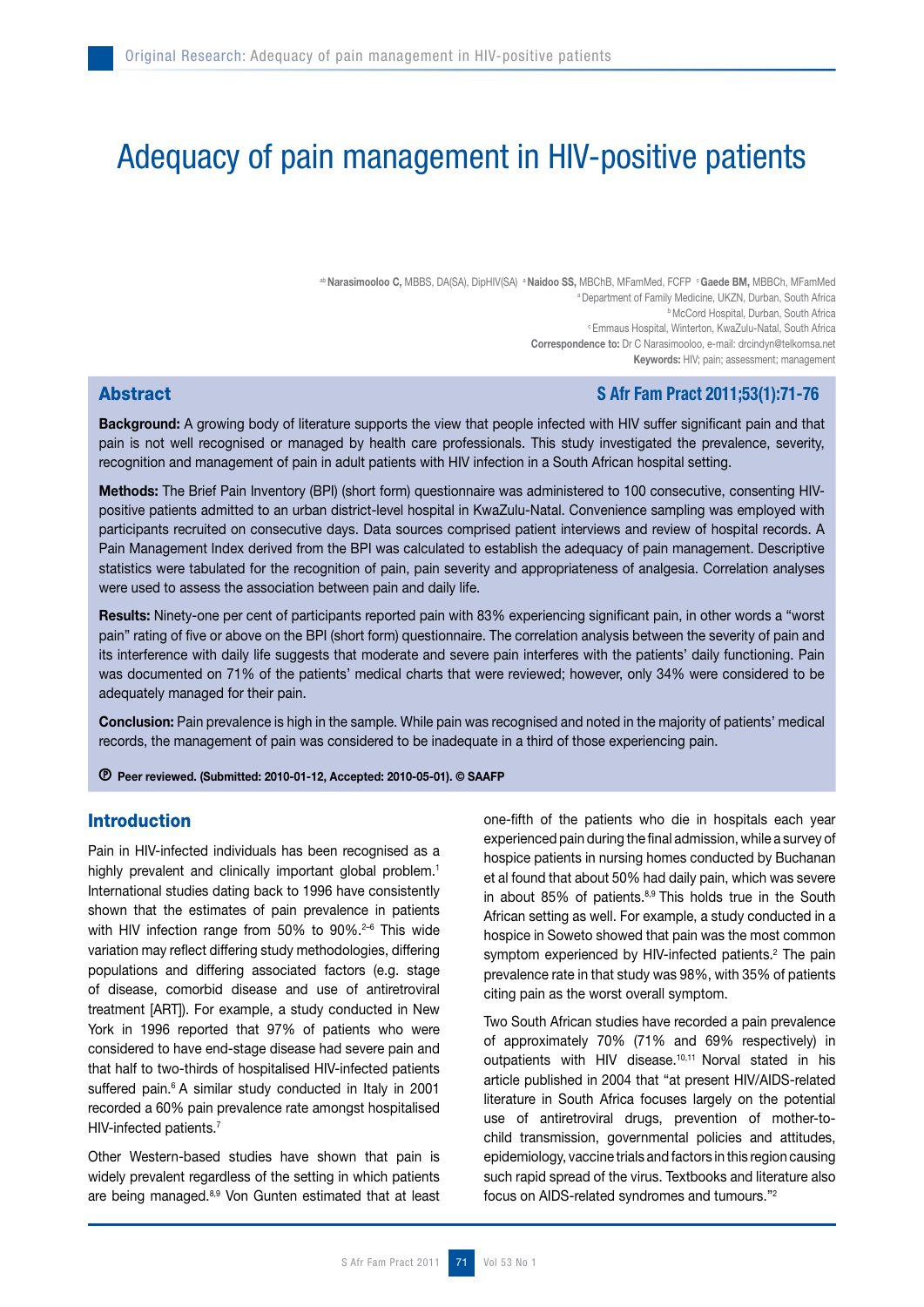Pain in the HIV-infected individual has diverse presentations and is associated with significant psychological and functional morbidity. These patients present with unique and challenging symptoms in addition to various pain syndromes.<sup>2,12</sup> The most frequently reported pain syndromes were chest pain, headache, abdominal pain, oesophageal and oral cavity pain, anorectal pain, pain related to peripheral neuropathies and musculoskeletal pain. Some patients suffered from more than one type of pain related to the HIV infection.<sup>13</sup>

Pain has also been recognised as the most common reason for a patient with HIV infection to be admitted to hospital; a large number of these patients suffer from one or more pain syndrome and/or more than one type of pain related to HIV infection.2

Pain in HIV infection has been consistently shown over the years to decrease the individual's quality of life. The problem of pain interfering with daily living was noted in a review in 1996 when half of the participants complained of pain and over half (60%) experienced a high level of interference with their enjoyment of life.<sup>14</sup> A similar finding was found in a multi-centre study conducted in France in 1997, where it was recorded that pain severity significantly decreased patients' quality of life.15 A study conducted in South Africa in 2009 has shown that pain is one of the specific impairments that affect physical, psychological and social functioning in the HIV-infected individual's life.10 These studies have also demonstrated that pain in these patients was not adequately treated. Further, it was noted that the more severe the pain, the more often doctors underestimated it. Other studies have shown that pain hastens death by increasing physiological stress, diminishing immune competence and decreasing the patient's mobility.<sup>16</sup>

Given that pain in HIV infection is a common symptom, one would expect that pain management strategies would be optimum in all health care facilities, with every patient obtaining relief customised to his or her specific needs. However, very little emphasis is placed on the palliation of HIV/AIDS-related symptoms.<sup>1</sup> Pain is often overlooked in favour of the more severe presenting complaints in the HIV-infected patient, for example the management of opportunistic infections.<sup>1</sup> Pain management in patients with HIV infection presents certain unique aspects that must become a priority, along with treatment of the underlying HIV infection and the complications of immune system compromise.

This study was conducted in order to determine the prevalence, severity, recognition and adequacy of pharmacological management of pain in hospitalised patients with HIV infection in a South African setting, and to make appropriate recommendations to key role players to develop an intervention that would optimise pain control in the HIV-infected patient.

# Study methodology

The study was conducted in a 142-bed, state-subsidised district hospital in an urban setting; the services provided and the demography of patients and illnesses seen are similar to those in other district hospitals in KwaZulu-Natal. The hospital has a high turnover of admissions, the majority of which are HIV positive and in different clinical stages of illness.

This descriptive analytical study was performed to assess whether patients had pain, how severe the pain was, whether health care providers asked about pain and whether pharmacological management of pain was adequate.

The study did not explore the associated factors affecting pain or the types of pain. This is recognised as a limitation and further studies should review the associated factors affecting pain (e.g. ART, concurrent infections and type of pain – whether somatic, neuropathic or mixed).

Ethics approval was obtained from the Biomedical Research Ethics Committee of the Nelson R Mandela School of Medicine and the Research Ethics Committee of the hospital in which the study was conducted.

### Subjects and sampling

The study population included all HIV-infected patients who were admitted to the medical wards during the period of the study. The reason for admission was not taken into consideration. This was a convenience sample, in other words a sample size chosen according to the denominator population, time constraints and logistics. Since this was a descriptive study and no statistical testing was being done in this study, the sample size considered only the total number of medical admissions with an HIV-related diagnosis in a three-month period. The total sample size was conveniently determined to be 100 ( $n = 100$ ). On designated days, the researcher interviewed consecutive, consenting inpatients (numbering two to four per day) who fulfilled *all* the inclusion requirements for the study

#### Data collection tools

Two data collection tools were employed, namely the Brief Pain Inventory (BPI) (short form) questionnaire and a data sheet for collection of data from clinical charts.

#### BPI (short form) questionnaire

There are many validated tools to measure pain and this study employed the BPI (short form). The modified BPI (short form) has been validated in studies among cancer patients and in patients with non-cancer pain.17–20 This tool was selected as it is the shortest of the pain evaluation tools; it has been validated in resource-poor settings and it has also been used to assess pain in HIV disease.<sup>21,22</sup>

The BPI consists of a series of questions regarding pain, its severity and its interference with daily life. The tool uses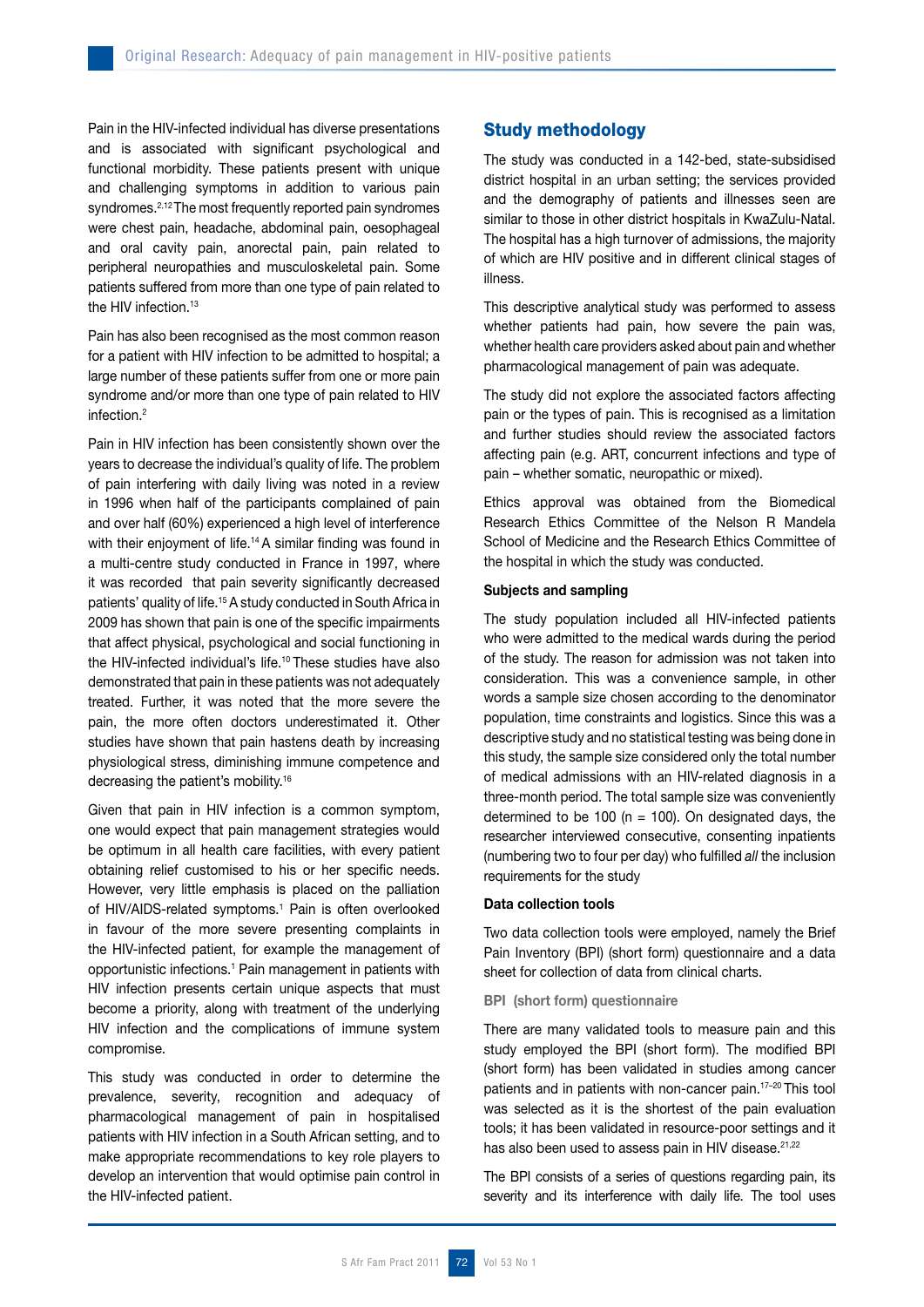numerical rating scales (ranging from 0 to 10) to rate current pain and pain over the last week at itsworst, lowest and average level. The degree of pain relief obtained from pain treatment is rated using a percentage scale. Pain-related interference with functioning (activities of daily living) is measured in seven domains: general activity, mood, walking, normal work, relations with others, sleep and enjoyment of life.<sup>18</sup>

#### Medical chart review data sheets

Following the interview, every patient's medical chart was retrieved and assessed for the following:

- (i) Demographic details;
- (ii) Any documentation of pain in the history;
- (iii) Analgesics that were prescribed.

#### Data analysis

A simple data description was tabulated from the data collected on the data sheet to show the demographic characteristics of the participants being investigated. All patients who answered affirmatively to the question, "Are you experiencing pain of any type today?" were tabulated against those who answered negatively, in order to attain the point prevalence of pain in this group of patients. The severity of pain was classified using the following accepted scores on the BPI: mild pain  $=$  a pain score rating of  $1-3$ , moderate pain  $=$  a pain score rating of  $4-7$  and severe pain  $=$  a pain score rating of 8–10.

Significant pain was determined using the BPI (short form). Pain rated five or above was defined as significant pain, because such pain has been shown to interfere significantly with activities of daily living.<sup>23</sup>

Adequacy of therapy was assessed using two modalities, namely the type of analgesic medications prescribed for pain and the Pain Management Index (PMI) (a measure derived from the BPI).

The PMI compares the potency of analgesics prescribed with the severity of pain intensity reported by the patient. For this study, the congruence between the adequacy of analgesic prescribed and the level of pain was determined by the researcher. The PMI was constructed according to guidelines from numerous studies.<sup>20,24-26</sup> To construct the index, the patient's rating on the "pain at its worst" item of the BPI and the potency of analgesic prescribed are both assigned scores. Patients reporting pain intensity of eight or more were considered to have "severe" pain and coded a "3". Patients with pain intensity between four and seven were rated as "moderate" and coded a "2". Patients with pain intensity less than four were rated as "mild" and coded "1", and patients without pain were coded "0". Using a similar procedure, the potency of the analgesic received by each patient was classified according to the World Health Organization (WHO) analgesic ladder.<sup>23</sup> Patients prescribed opioids conventionally used in the third step of the analgesic ladder for severe pain were assigned a score of "3". Those prescribed opioids conventionally used in the second step of the analgesic ladder for moderate pain were assigned a score of "2". Those receiving both a "weak" opioid and an adjuvant analgesic were assigned a score of "2". Those receiving only non-opioid analgesics or adjuvant analgesics were assigned a score of "1". If no analgesics were prescribed the patient was assigned a score of "0". The PMI was computed by subtracting the assigned pain intensity score from the assigned score for prescribed analgesic. The index ranges from -3 (a patient with severe pain who is prescribed no analgesic) to  $+3$  (a patient who does not report pain and is prescribed morphine). Scores of zero and above indicated adequate analgesic therapy according to WHO guidelines, whereas scores in the negative range indicated inadequate analgesic therapy, in other words patients with "severe" pain who received no analgesics or only non-opioid or adjuvant analgesics, or patients with "moderate" pain who received no analgesics as receiving inadequate analgesic therapy.

The effect of pain on the different parameters of daily life was determined from the BPI (short form). A rating of 0–2 was scored as "no interference". A rating of 3–7 was scored as "interference". A rating of 8–10 was scored as "completely interferes".

The association between pain and activities of daily living was determined by conducting a Pearson correlation coefficient analysis, where a P-value of < 0.05 was considered significant.

# Results

Demographic and clinical profile (Table I) Table I: Description of sample  $(n = 100)$ 

|                          |                  | <b>Male</b>    | Female         |  |
|--------------------------|------------------|----------------|----------------|--|
|                          |                  | $\frac{9}{6}$  | $\frac{9}{6}$  |  |
| Age group                | $21-30$ years    | 14             | 20             |  |
|                          | $31-40$ years    | 12             | 35             |  |
|                          | 41-50 years      | $\overline{7}$ | 9              |  |
|                          | $> 50$ years     | $\overline{1}$ | $\overline{2}$ |  |
| <b>Employment status</b> | Employed         | 19             | 23             |  |
|                          | Unemployed       | 13             | 37             |  |
|                          | Disability grant | $\overline{2}$ | 6              |  |
| Diagnosis of HIV         | $< 6$ months     | 14             | 28             |  |
|                          | 6-12 months      | 6              | 17             |  |
|                          | $>12$ months     | 14             | 21             |  |
| Stage of disease         | $\overline{2}$   | 1              | $\overline{2}$ |  |
|                          | 3                | 11             | 18             |  |
|                          | $\overline{4}$   | 22             | 46             |  |
| CD4 group                | < 200            | 29             | 41             |  |
|                          | $\geq 200$       | 5              | 15             |  |
|                          | Not recorded     | 9              | 10             |  |
| <b>ART</b>               | On ART           | 13             | 21             |  |
|                          | Not on ART       | 21             | 45             |  |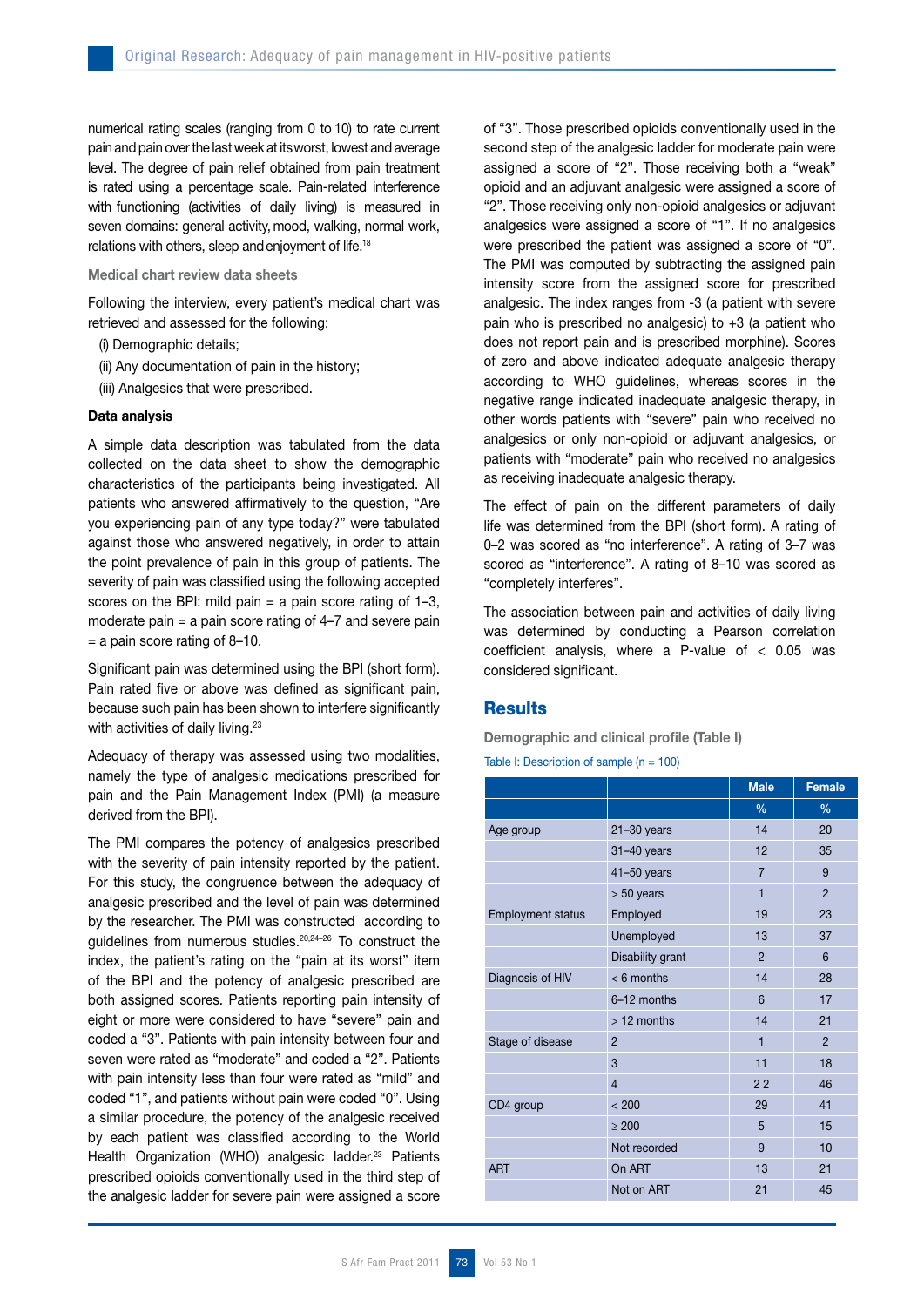Pain prevalence, severity, documentation and adequacy of management

Ninety-one per cent of the patients ( $n = 91/100$ ) reported pain, as shown in Table II. Eighty-seven per cent (n = 80/91) of those who reported pain described their pain as being significant (i.e. "worst pain" pain rating of  $> 5$ ). The mean pain intensity "at its worst" was 8.2 (range 1–10). The mean pain intensity "on average" was 6.8 (range 1–10).

A further breakdown in terms of pain severity is summarised in Table II.

Pain was documented on 71% of participants' medical charts. The severity or intensity of pain was not recorded in any of the patients' medical records. No analgesic was prescribed for a third  $(33\%, n = 30/91)$  of the participants who had reported pain. Of the  $67\%$  (n =  $61/91$ ) of patients who were prescribed analgesics, more than half (65%,  $n = 40/61$ ) were prescribed a non-opioid analgesic. Of those patients prescribed opioids  $(34\% , n = 21/61)$ , just under two-thirds  $(61\% \cdot n = 13/21)$  were prescribed weak opioids. conventionally used for "moderate pain", and over twothirds  $(38\% , n = 8/21)$  of the patients were prescribed strong opioids, conventionally used for "severe pain".

Of the subset of patients reporting "severe pain" ( $n = 60/100$ ), only seven (11%,  $n = 7/60$ ) were prescribed strong opioid analgesics, recommended by the WHO for "severe pain". Twenty-one per cent ( $n = 13/60$ ) were prescribed weak opioid analgesics, recommended for "moderate pain". Half of the patients  $(51\% \, \text{m} = 3/60)$ who reported "severe pain" had received only non-opioid analgesics, and one patient with "severe pain" had received no analgesics. The rest of the patients in this subgroup  $(13\% , n = 8/60)$  were prescribed adjuvant analgesics as their primary analgesic medication, and none of the patients received adjuvant analgesics in addition to an opioid.

Table II: Pain prevalence, severity, documentation and adequacy of management

|                                                                         | <b>Number</b><br>$(n = 100)$ | $\frac{0}{0}$      |
|-------------------------------------------------------------------------|------------------------------|--------------------|
| Pain prevalence<br>Are you experiencing pain today?<br>Yes<br><b>No</b> | 91<br>9                      | 91<br>9            |
| <b>Pain severity</b><br>No pain<br><b>Mild</b><br>Moderate<br>Severe    | 9<br>8<br>23<br>60           | 9<br>8<br>23<br>60 |
| Significant pain<br>Yes<br><b>No</b>                                    | 80<br>11                     | 87<br>12           |
| <b>Documentation of pain</b><br>Yes<br><b>No</b>                        | 71<br>29                     | 71<br>29           |
| Adequate management<br>Yes<br><b>No</b>                                 | 34<br>66                     | 34<br>66           |

The calculated PMI scores showed that two-thirds (66%) of participants had negative PMI scores, indicating inadequate analgesic therapy. A third (34%) had PMI scores greater than or equal to zero, indicating adequate analgesic therapy.

Correlation between pain and interference with daily life

The Pearson's correlation coefficient analysis was done to measure the linear relationship between pain and its effect on daily living. The scatter block in Figure 1 indicates that the relationship is indeed linear with an R-square linear value of 0.59. The correlation coefficient calculated was 0.769, which indicates that there was a strong positive correlation between the experience of pain and its interference with daily life. The P-value was less than 0.001.





Effect of pain on quality of life (Table III)

#### Table III: Effect of pain on quality of life ( $n = 91$ )

|                                | <b>No</b><br><b>interference</b> |                | Interference   |    | <b>Completely</b><br><b>interferes</b> |    |
|--------------------------------|----------------------------------|----------------|----------------|----|----------------------------------------|----|
|                                | n                                | %              | $\overline{n}$ | %  | n                                      | %  |
| General activity               | 67                               | $\overline{7}$ | 17             | 18 | $\overline{7}$                         | 73 |
| Mood                           | 67                               | $\overline{4}$ | 20             | 20 | $\overline{4}$                         | 67 |
| <b>Walking ability</b>         | 22                               | 24             | 60             | 65 | 9                                      | 9  |
| Normal work                    | $\mathbf{0}$                     | $\overline{0}$ | 70             | 23 | 21                                     | 76 |
| Relations with other<br>people | $\Omega$                         | $\overline{0}$ | 13             | 85 | 78                                     | 14 |
| Sleep                          | 0                                | $\overline{0}$ | 71             | 21 | 21                                     | 78 |
| Enjoyment of life              | $\Omega$                         | 0              | 71             | 21 | 21                                     | 78 |

# **Discussion**

This pilot study was conducted with the intention of highlighting the problem of pain amongst patients with HIV disease in a specific hospital setting. The study design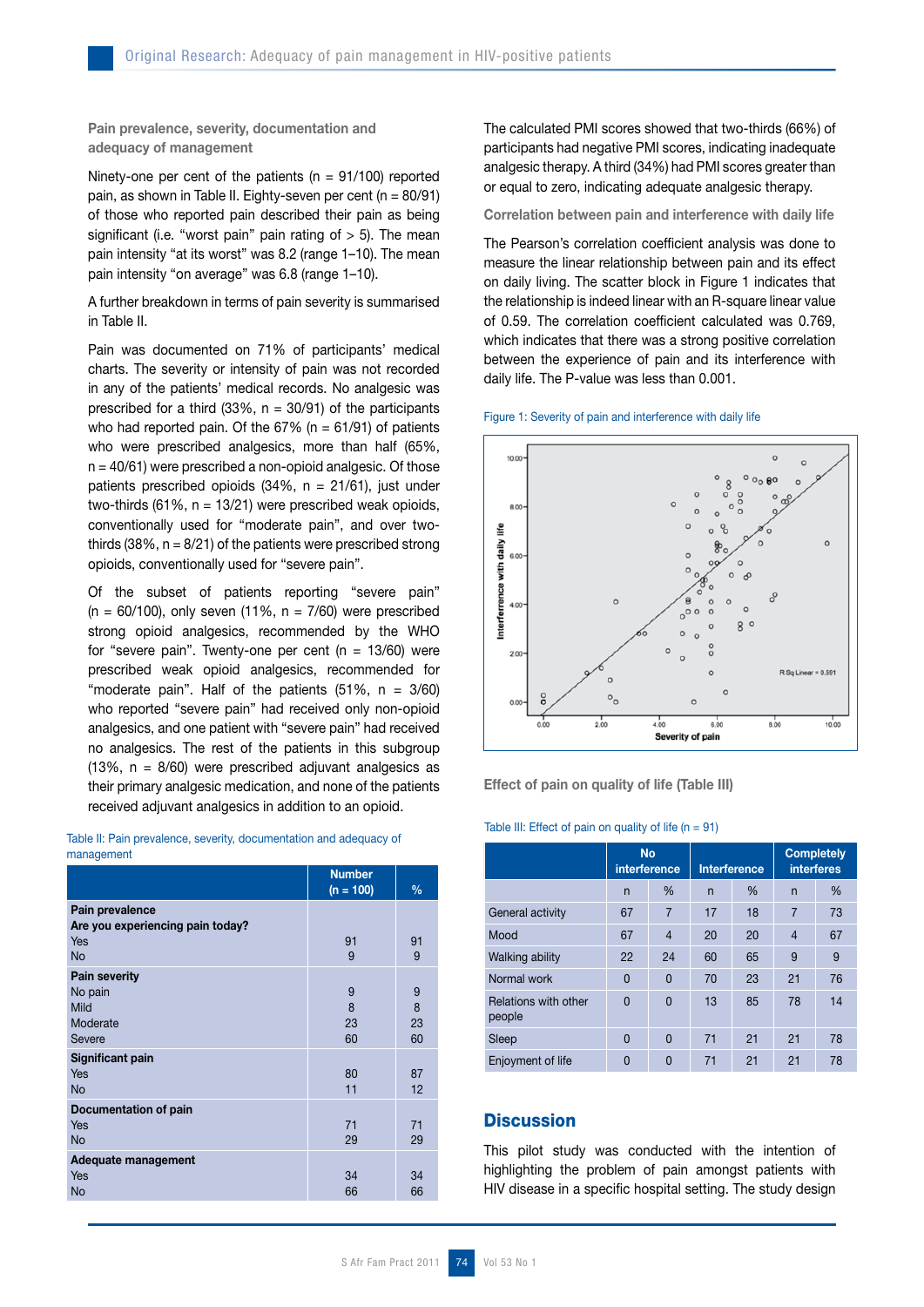combined descriptive and analytical methodologies that were appropriate to give a comprehensive assessment of the research objectives and hypothesis.

The sample was predominately female and it is unknown whether the prevalence and severity of pain in this context would differ between men and women in another similar context. The higher prevalence of women may be due to the higher number of women being admitted to the medical wards because of associated complications. It is well documented that the HIV/AIDS epidemic in sub-Saharan Africa has a distinctly gendered face; for every 10 adult men living with HIV, there are about 14 adult women who are HIV positive.27

The majority of the participants had Stage 4 disease and fell into the lower socioeconomic status category. This category of patients represents the majority of inpatients in the public health sector.<sup>28</sup> Thus the findings of this study are relevant to the public health sector.

It is of concern that only a minority of respondents (34%) were on ART on admission, while at least 67% of patients qualified for ART (67% had Stage 4 HIV disease and 66% had a CD4 count of less than 200). This is distressing given that ART is available free of cost at government clinics in South Africa. The low number of people on ART may reflect problems of access or of testing for HIV when the disease has already progressed. In South Africa, it is estimated that only 16% of people who require ART have access to it.<sup>29</sup>

The reported pain prevalence of 91% is exceedingly high. Of great concern was that, of the 91 patients who reported pain, 83% had significant pain and 60% reported severe pain. These high pain prevalence rates indicate that pain is an ongoing and serious problem for people with HIV disease.

The review of the medical charts revealed that, even though pain was documented for 71% of patients, further assessments of pain were not done and none of the patients' charts indicated the severity of pain.

This study supports the current literature that indicates that pain is significantly undertreated in patients with HIV infection.30,31 This study also supports the view that severity of pain decreases the HIV-infected patient's quality of life.12,14,25 The correlation analysis result between the severity of pain and its effect on quality of life showed a strong positive correlation (P-value < 0.001). This linear association implies that the more pain increases in severity, the more it affects quality of life. Although these two variables are positively related to each other, it cannot be concluded that this relationship is causal; in other words, pain does not necessarily cause interference with daily life.

The study did not explore the associated factors affecting pain, the types of pain or the sites of pain. Other studies have noted that patients with AIDS can experience up to 16 differing types and sites of pain.<sup>32</sup>

Factors such as age and stage of illness may also affect pain, and in this study these were not correlated with the prevalence and severity of pain or its effect on daily living.<sup>33</sup> This is recognised as a limitation and further studies should review the associated factors affecting pain (such as ART, type of pain – whether somatic, neuropathic or mixed – and concurrent illness, such as tuberculosis). Anti-tuberculosis drugs and ARVs can cause peripheral neuropathy.<sup>34</sup>

The study considered pain in isolation and considered pain management in terms of pharmacological management only. Pain should be considered in a holistic manner, as pain is subjective and may be influenced by many other factors such as mood, tiredness and anxiety. Similarly, pain management does not involve drug therapy only. There are many other adjunctive modalities available to treat pain successfully (e.g. physiotherapy, acupuncture and psychotherapy).35

These findings may not be generalised to all patients infected with HIV. The findings from a hospital-based sample may differ greatly from a population at other sites (e.g. clinic or community). Pain may be more prevalent in a hospital-based sample; however, a local community-based study (where home-based hospice facilities were available) reported a pain prevalence of 89% among participants.36 These findings are very similar to the findings of this study.

## **Conclusions**

Pain prevalence and severity were high, comparable to other studies of pain in patients with HIV infection. While the limitations in the measure of quality of life are recognised, the data show that significant pain diminishes the quality of life of patients with HIV disease, regardless of treatment setting. This study also shows that HIV-related pain was both poorly recognised and undermedicated, even when pain was most severe. The improvement of the management of pain for HIV-infected patients will require a comprehensive effort. Pain recognition and management must be prioritised.

Validated pain assessment tools need to be incorporated into clinical practice. The pain assessment tools need to be validated in the local context as well as in local languages. All patients who complain of pain should be consistently and thoroughly evaluated with a complete history, physical examination and diagnostic workup. All aspects of pain assessment and care should be clearly documented. Pain management protocols and guidelines need to be developed and implemented.

Barriers to adequate pain management should be explored, including medical personnel attitudes and practices of teaching pain management in undergraduate and